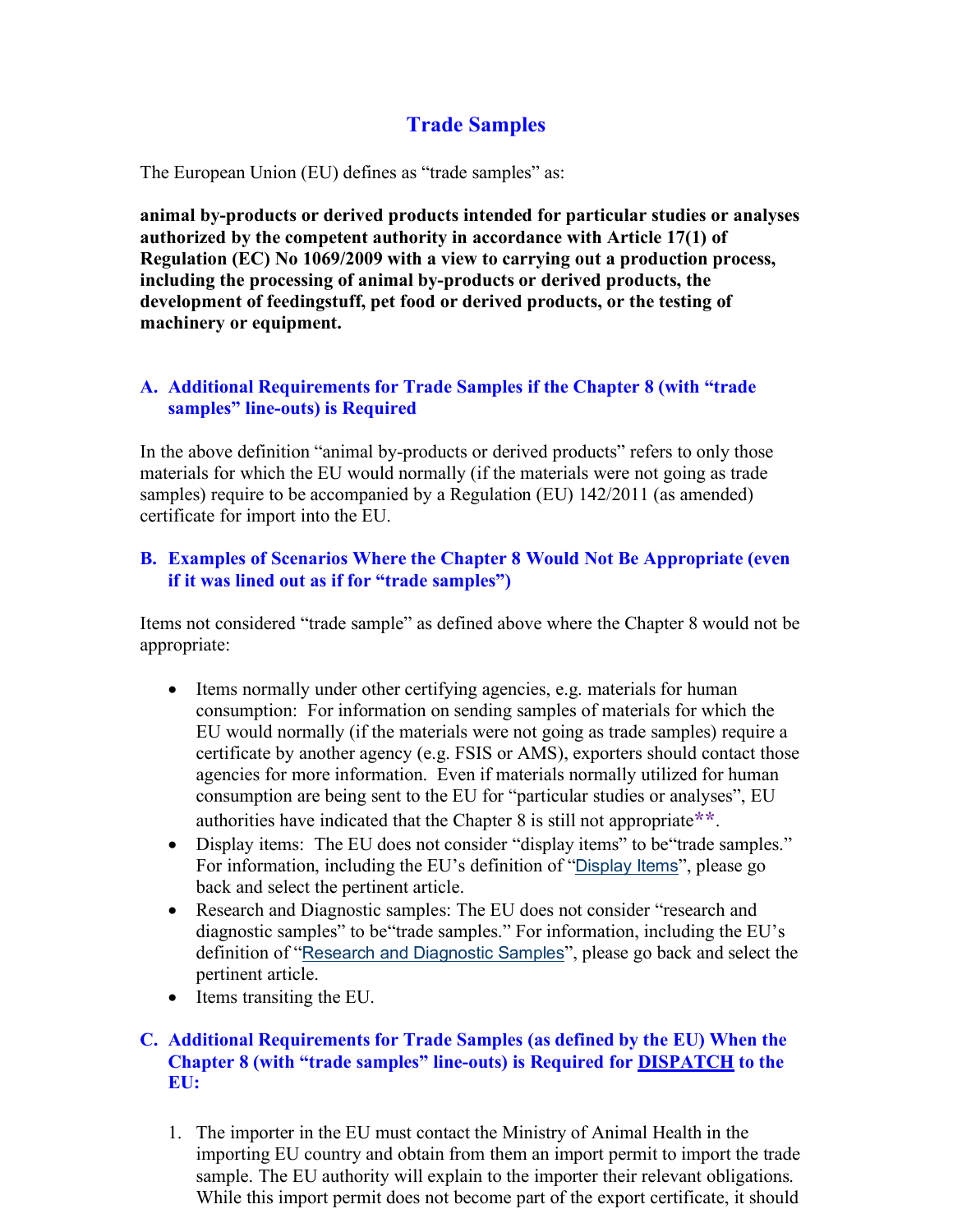accompany the shipment. [\*There is an exception regarding France explained below.]

- *2.* After the importer has obtained this approval, the Regulation (EU) 142/2011 transit through the European Union" is required. [Go back to the previous page "CHAPTER 8 Health certificate For animal by-products to be used for purposes outside the feed chain or for trade samples, intended for dispatch to or forand select the "Chapter 8 Health Certificate" link for the English version of the pre-lined certificate.]
	- a. Unlike other Regulation (EU) 142/2011 certificates, this certificate (when certificate, inspection would still be required. An APHIS facility number used for trade samples) **does not require APHIS inspection, an APHIS number, nor listing in TRACES of the producer/exporter** in most cases. If the APHIS office has any reason to doubt the content of the is never included when the Chapter 8 is utilized for trade samples.
	- b. The certificate must be prepared as indicated on this website for "trade samples."
	- c. In section I.11 of the certificate, **no** "approval number" is listed. No facility number of any kind may be listed.
	- where the trade sample is being sent should be listed. This must be the d. Section I.12: Unlike most other certificates for "dispatch" shipments, Section I.12 must be completed for trade samples. The plant in the EU same facility whose number is listed in Section I.28.
	- e. Section I.26 is always lined out (this certificate cannot be used for "trade samples" transiting the EU).
	- granted by the Ministry of Animal Health in theimporting EU country.) f. In section I.28, instead of the approval number of the manufacturing facility in the U.S., the approval number of the importing facility in the EU is listed. (This number should correspond with the number listed on the "special permission" [sometimes called an "import permit\*"]
	- translation) to the APHIS office when they submit the draft certificate for evaluation for possible endorsement. Neither this copy nor the g. The exporter submits a copy of the import permit\* (and English original import permit/permission becomes part of the certificate endorsed by APHIS.
	- certificate endorsed by APHIS. The scan may be of a label from the outer most packaging of the consignment. It must contain the following exactwording: TRADE SAMPLE NOT FOR HUMAN h. A scan of the label for the material must also be submitted to the APHIS office with the draft certificate. The scan does not become part of the **CONSUMPTION**

#### **\*Exception regarding France:**

 France does not issue import permits for trade samples. In lieu of the import permit, the exporter should obtain from the French importer one of the following documents (and an English translation):